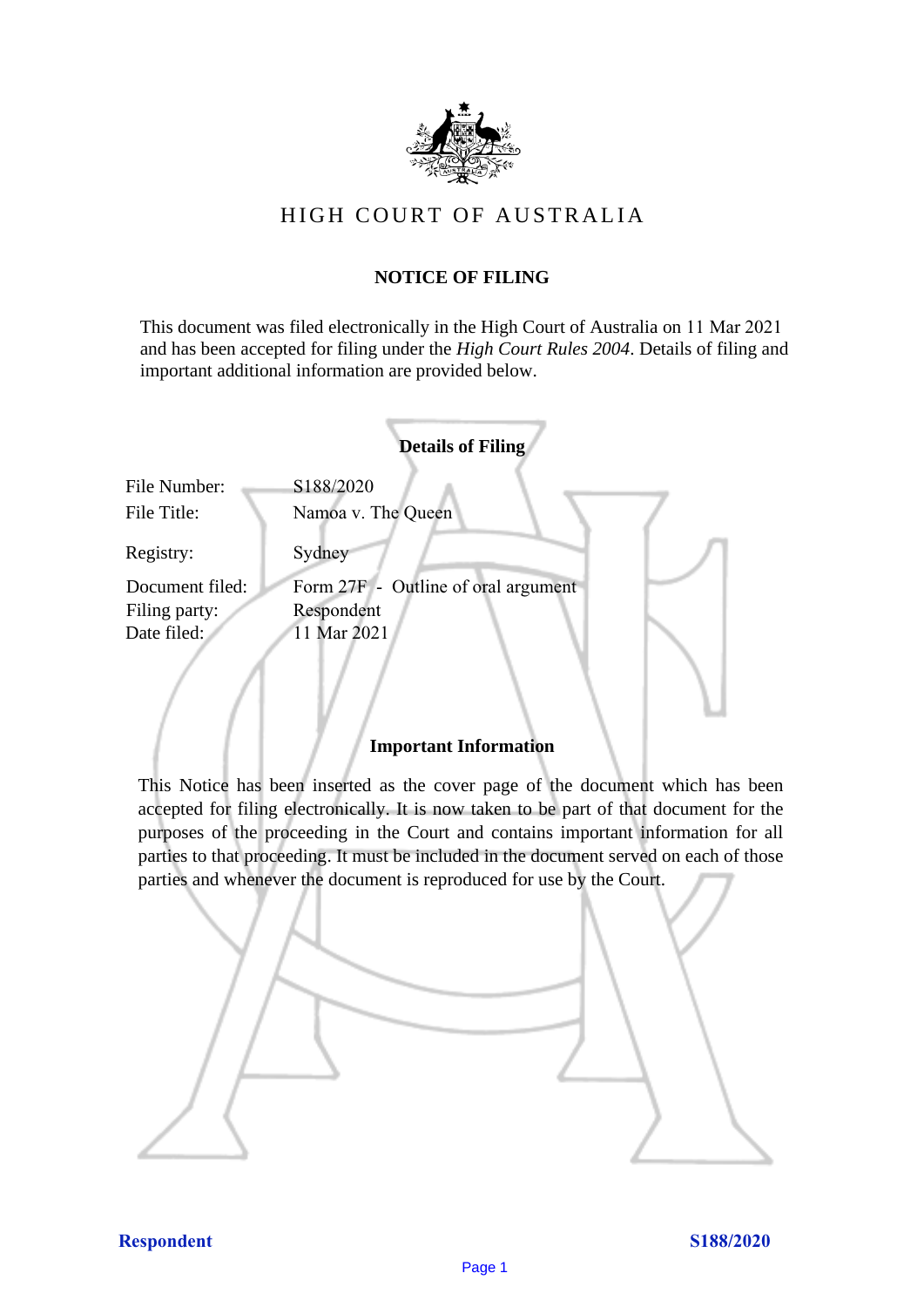# **IN THE HIGH COURT OF AUSTRALIA** IN THE HIGH COURT OF AUSTRALIA **SYDNEY REGISTRY** No 188/2020

### BETWEEN: **ALO-BRIDGET NAMOA** BETWEEN: ALO-BRIDGET NAMOA

Appellant Appellant

and and

10 **THE QUEEN** 10 THE QUEEN

Respondent Respondent

#### **RESPONDENT'S** RESPONDENT'S

#### **OUTLINE OF ORAL SUBMISSIONS** OUTLINE OF ORAL SUBMISSIONS

### **Part I: Certification** Part I: Certification

This outline is in a form suitable for publication on the internet. This outline is in <sup>a</sup> form suitable for publication on the internet.

#### 20 20

# **Part II: Outline of propositions** Part II: Outline of propositions

#### **The interpretation of statutory codes** The interpretation of statutory codes

1. The determinative issue in the appeal is the construction of a statutory code. 1. The determinative issue in the appeal is the construction of <sup>a</sup> statutory code. Section 11.5 of the *Criminal Code* (Cth) (*Code*) is not to be interpreted on the basis that one starts with the common law and sees whether the common law has basis that one starts with the common law and sees whether the common law has been displaced: RWS [10], [11]–[12]. been displaced: RWS [10], [11]-[12]. RESPONDENT TO A LISTERATIAN<br>
SYDNEY REGISTRY<br>
SYDNEY REGISTRY<br>
SETVEEN:<br>
SETVEEN:<br>
SETVEN EXAMPLE AND A SUPPOSE TAXMOA<br>
A predium<br>
and<br>
THE QUEEN<br>
RESPONDENT'S<br>
CHECK RESPONDENT'S<br>
OUTTLINE OF ORAL SUPMESSIONS<br>
Page 1<br>
Pa

*Pickett v Western Australia* (2020) 94 ALJR 629, 635–636 [22] (Kiefel CJ, Bell, Pickett v Western Australia (2020) 94 ALJR 629, 635-636 [22] (Kiefel CJ, Bell, Keane and Gordon JJ), quoting *Brennan v The King* (1936) 55 CLR 253, 263; Keane and Gordon JJ), quoting Brennan v The King (1936) 55 CLR 253, 263;

2. The common law cannot be used to interpret a code except where (a) a word has 2. The common law cannot be used to interpret <sup>a</sup> code except where (a) a word has 30 a well-established technical meaning under the pre-existing law and the code uses 30 <sup>a</sup> well-established technical meaning under the pre-existing law and the code uses that word without definition or (b) the code is ambiguous on its face: RWS [12]. that word without definition or (b) the code is ambiguous on its face: RWS [12].

> *Pickett v Western Australia* (2020) 94 ALJR 629, 636 [23] (Kiefel CJ, Bell, Pickett v Western Australia (2020) 94 ALJR 629, 636 [23] (Kiefel CJ, Bell, Keane and Gordon JJ), quoting *Stuart v The Queen* (1974) 134 CLR 426, 437; Keane and Gordon JJ), quoting Stuart v The Queen (1974) 134 CLR 426, 437; *Mellifont v Attorney-General (Qld)* (1991) 173 CLR 289, 309. Mellifont vAttorney-General (Qld) (1991) 173 CLR 289, 309.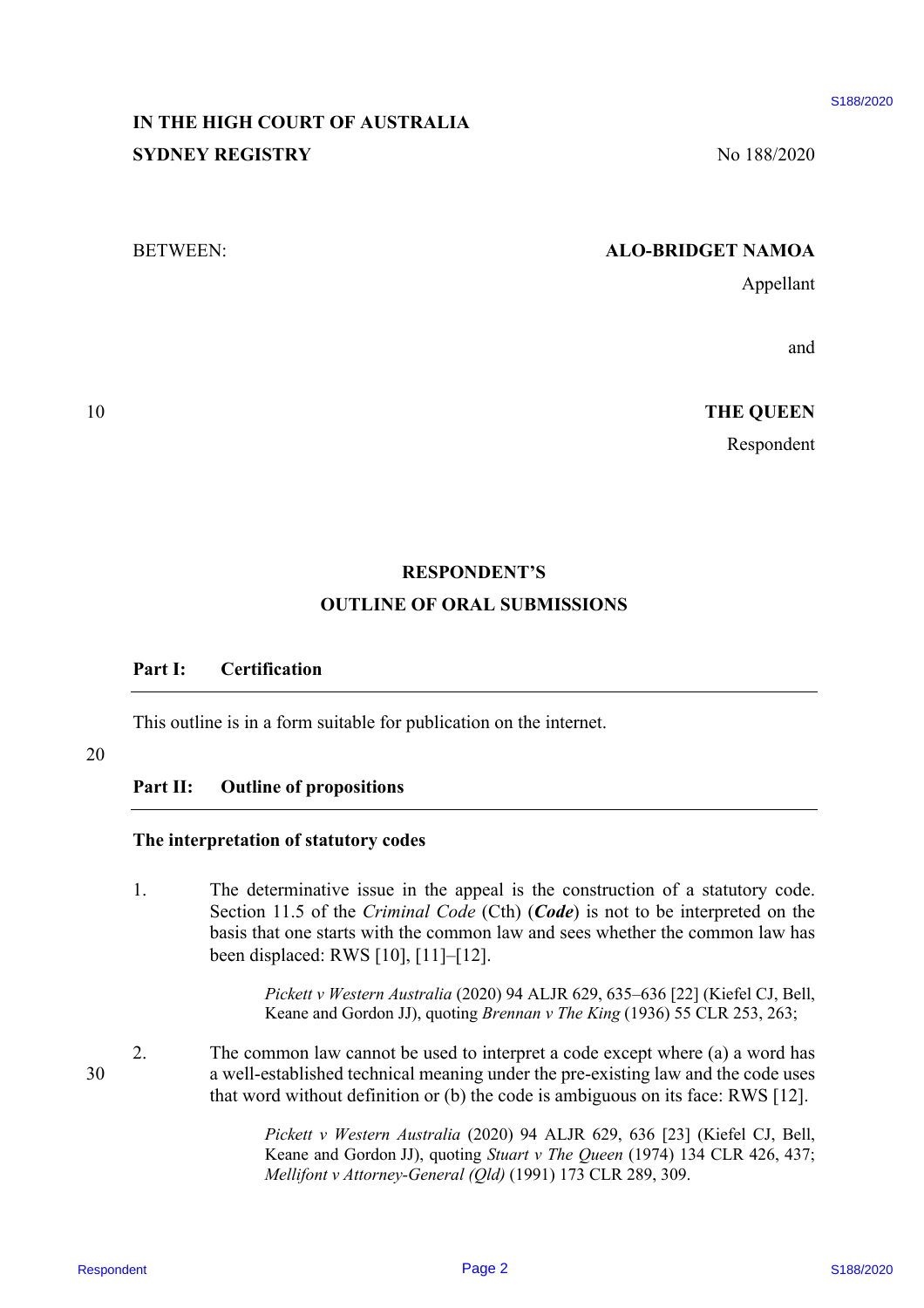### **Text of s 11.5 and relevant features of the context** Text of <sup>s</sup> 11.5 and relevant features of the context

- 3. Applying the ordinary meaning of s 11.5, two spouses may be guilty of conspiracy Applying the ordinary meaning of <sup>s</sup> 11.5, two spouses may be guilty of conspiracy under the *Code*. The section refers to one person conspiring with another person. under the Code. The section refers to one person conspiring with another person. Spouses are not the same person: RWS [20]–[27]. Spouses are not the same person: RWS [20]-[27]. 3.
- 4. The Code as a whole confirms the ordinary meaning of s 11.5: RWS [28]–[34]. The Code as a whole confirms the ordinary meaning of <sup>s</sup> 11.5: RWS [28]-[34]. 4.

Code, ss 11.5, 102.1, 102.8(1), 102.8(4), 105.34, 105.35, 390.1, 390.3

5. Recourse to the extrinsic materials is permissible and appropriate. It confirms that Recourse to the extrinsic materials is permissible and appropriate. It confirms that the drafters of the Code were (a) using "person" and "another person" in the drafters of the Code were (a) using "person" and "another person" in accordance with their ordinary meanings and (b) it was not intended to pick up accordance with their ordinary meanings and (b) it was not intended to pick up 10 any common law rule of spousal immunity: RWS [35]–[39]. any common law rule of spousal immunity: RWS [35]-[39]. 5.

*R v A2* (2019) 93 ALJR 1106 at [32]-[38] Rv A2 (2019) <sup>93</sup> ALJR <sup>1106</sup> at [32]-[38]

Gibbs Committee Report, [39.3]–[39.4]; MCCOC Report, p 103 Gibbs Committee Report, [39.3]-[39.4]; MCCOC Report, p 103

6. Accordingly, whatever the common law position, two spouses may be guilty of Accordingly, whatever the common law position, two spouses may be guilty of criminal conspiracy under s 11.5 of the Code: RWS [40]. criminal conspiracy under <sup>s</sup> 11.5 of the Code: RWS [40]. 6.

## *R v LK* **does not support the appellant's construction** R v LK does not support the appellant's construction

- 7. *R v LK* (2010) 241 CLR 177 is authority for the proposition that, subject to R v LK (2010) 241 CLR 177 is authority for the proposition that, subject to statutory modification, the verb "conspires" in s 11.5 has its technical common law meaning of entering into an agreement to perform the *actus reus* of an offence with knowledge of facts that make the proposed acts unlawful: RWS [14]–[15]. with knowledge of facts that make the proposed acts unlawful: RWS [14]-[15]. 7.
- 20 *R v LK* (2010) 241 CLR 177, 220 [97], 223 [105], 227 [114], 228 [117], 231 <sup>R</sup> v LK (2010) 241 CLR 177, 220 [97], 223 [105], 227 [114], 228 [117], 231 [131], 234–235 [141]; [131], 234-235 [141];

*Agius v The Queen* (2013) 248 CLR 601, 609 [28], 611 [34]–[35] (French CJ, Agius v The Queen (2013) 248 CLR 601, 609 [28], 611 [34]-[35] (French CJ, Hayne, Crennan, Kiefel, Bell and Keane JJ), 615 [54] (Gageler J) Hayne, Crennan, Kiefel, Bell and Keane JJ), 615 [54] (Gageler J)

8.  $R \, v \, LK$  is not authority for the proposition that s 11.5 picks up the pre-existing common law concerning the *capacity* of particular types of persons, including common law concerning the capacity of particular types of persons, including spouses, to commit the offence of conspiracy.  $R v LK$  did not address that issue and cannot be authority for that proposition: RWS [14]–[17]. and cannot be authority for that proposition: RWS [14]-[17]. Text of s 11.5 and relevant features of the context<br>
3. A propins also context and the context and the sum spaces may be guilty of commission<br>
2. A made the Colef. The section release one process response to a<br>space secti 8.

*Bell Lawyers Pty Ltd v Pentelow* (2019) 93 ALJR 1007, 1016 [28] (Kiefel CJ, Bell Lawyers Pty Ltd v Pentelow (2019) 93 ALJR 1007, 1016 [28] (Kiefel CJ, Bell, Keane and Gordon JJ), quoting from *Coleman v Power* (2004) 220 CLR 1, Bell, Keane and Gordon JJ), quoting from Coleman v Power (2004) 220 CLR 1, 30 [79] and *CSR Ltd v Eddy* (2005) 226 CLR 1, [13] [79] and CSR Ltdv Eddy (2005) <sup>226</sup> CLR 1, [13]

9. If proposition 8 is wrong, then  $R v LK$  is plainly wrong and should be departed from in that respect: RWS [18]. from in that respect: RWS [18]. 9.

10

20

30